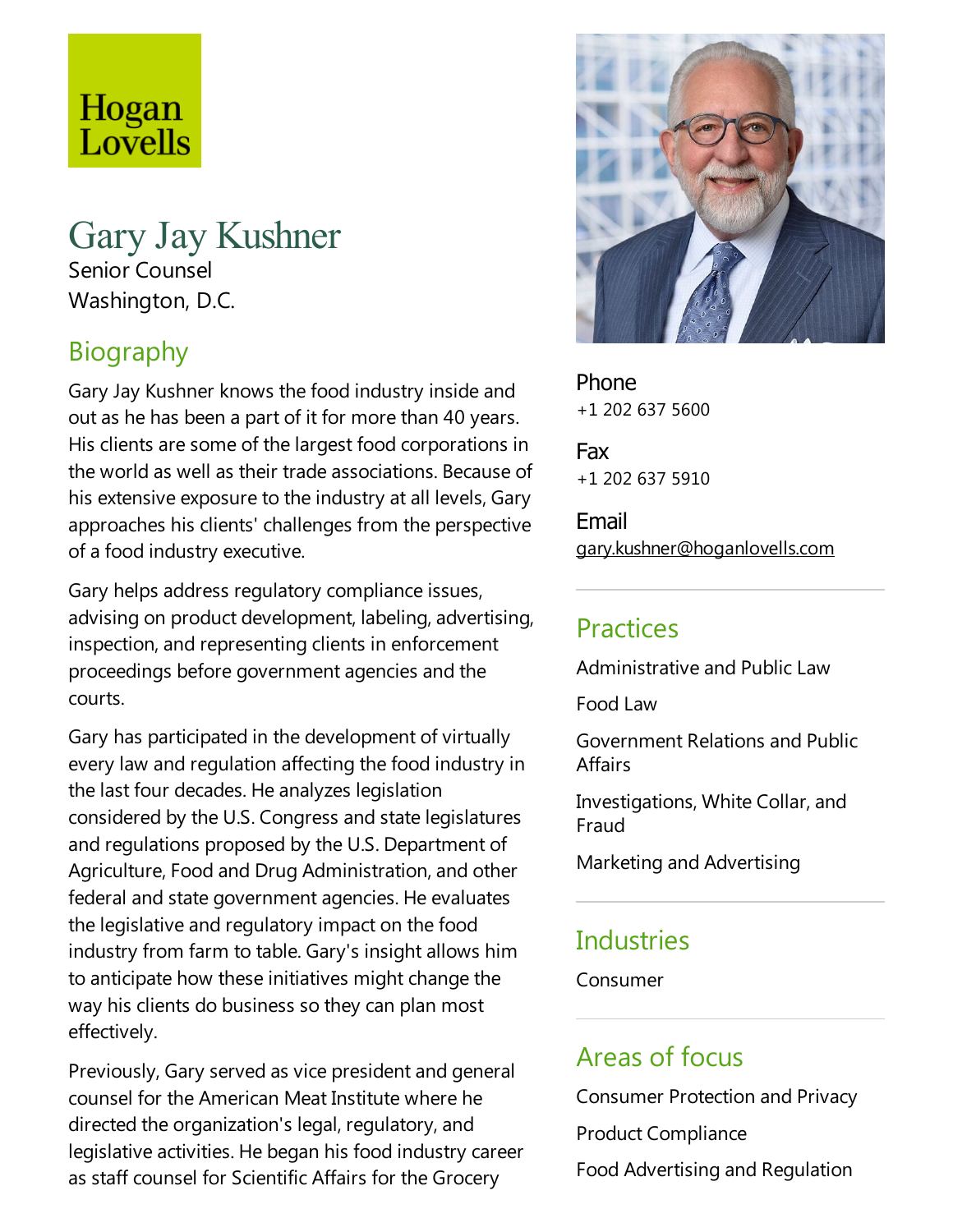Manufacturers of America and began his legal career as law clerk to the Honorable John R. Hess in the Superior Court for the District of Columbia.

### Representative experience

Helped several food manufacturers manage product recalls and related regulatory actions.

Advised an international organization on agriculture sustainability in West Africa.

Led a food industry alliance in advocating realistic government policy for regulation of pathogens.

## Awards and rankings

- Member of the Year, American Frozen Food Institute, 2019
- **Acritas Star, Acritas Stars Independently Rated** Lawyers, 2017-2020
- Food & Beverages: Regulatory & Litigation (Nationwide), Chambers USA, 2008-2020
- FDA Law, The Best Lawyers in America, 2014, 2017-2020
- Food and Drugs, Administrative Law, Legislative  $\&$ Governmental Affairs, Washington, D.C. Super Lawyers, 2014-2015
- FDA, Administrative Law, Political Law, Washington, DC Super Lawyers, 2013
- Distinguished Service Award, American Seed Trade Association, 2006
- **Distinguished Order of Zerocrats**
- **International Who's Who of Lawyers**
- **Nota** Who in America
- Who's Who in American Law
- $\blacksquare$  Who's Who in the East
- **Nota** Who in the World

## Latest thinking and events

**Webinar** 

Food Recalls

International Regulatory **Compliance** 

Food Legislation and Regulatory Policy Development

Product Development and Approval

Food Compliance and Enforcement

Trade Association Governance

Legislation

Food and Beverages

Retail and Consumer Goods

Medical Foods and Dietary Supplements

# Education and admissions

### Education

J.D., Georgetown University Law Center, 1975

A.B., University of Michigan, with distinction, 1972

#### **Memberships**

Adjunct Fellow, University of Maryland Center for Food, Nutrition, and Agriculture Policy

Member, Advisory Board, USDA Graduate School

Member, American Agricultural Law Association

Member, American Bar Association

Member, American Society of Association Executives (Past Chairman, Legal Section Council)

Member, Association of Food and Drug Officials (AFDO)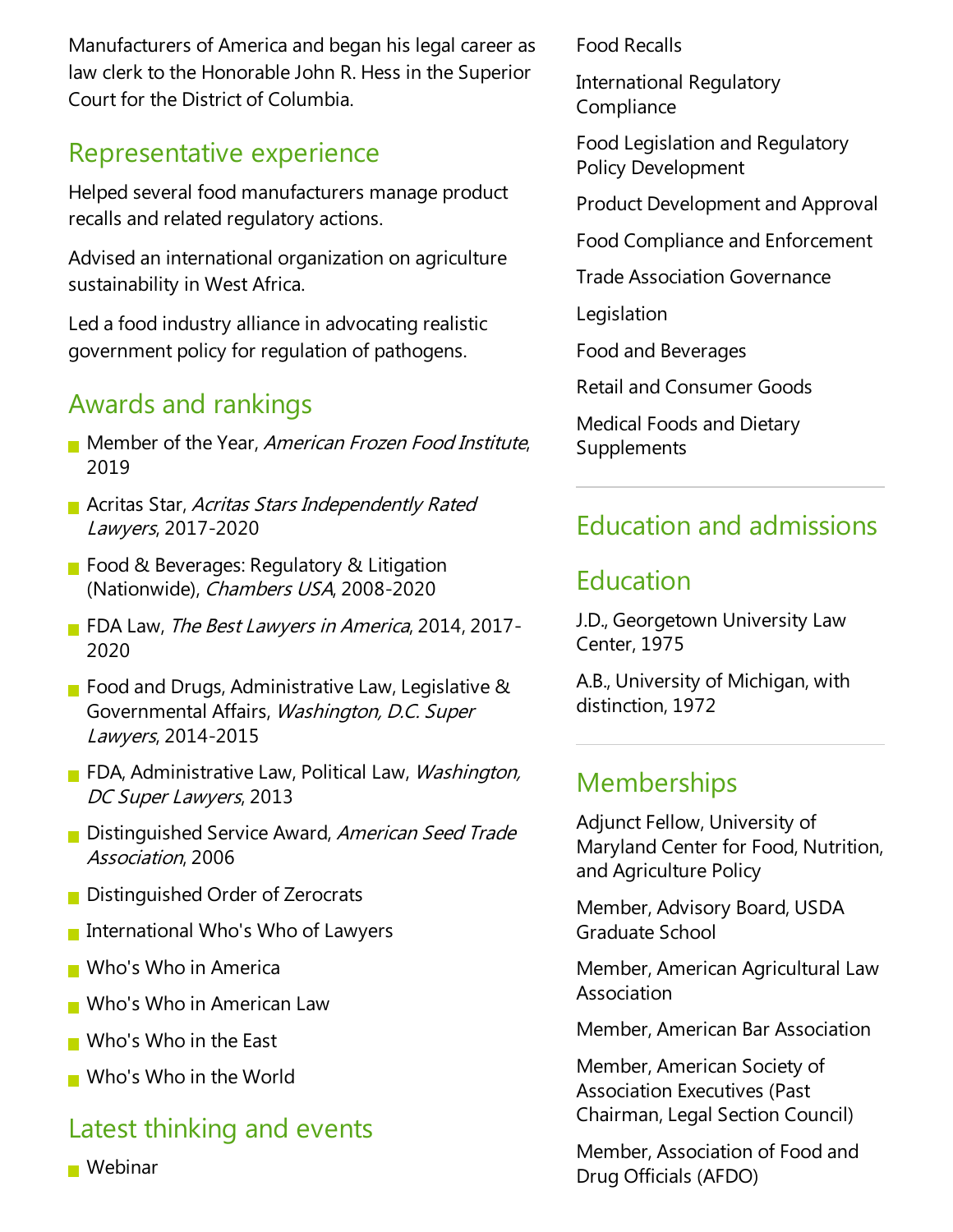- Webinar: A Seat at the Table What's new in food law
- **News** 
	- $\blacksquare$  FSIS issues Proposed Rule to expand generic labeling approval
- Webinar
	- Regulating your way into the American market
- **Insights** 
	- **USDA Publishes Final Rule on Review and Issuance** of Agency Guidance Documents
- **Hogan Lovells Publications** 
	- COVID-19 update: CDC and OSHA release interim guidance for meat and poultry processing workers and employers
- **Hogan Lovells Publications** 
	- $\blacksquare$  USDA to initiate rulemaking for "Made in USA" claims on meat and poultry products Food Law Alert

Member, Board of Directors, Advocates for Better Children's Diets

Member, Board of Directors, Seed Programs, Inc.

Member, Board of Governors, Aleh **Negev** 

Member, Board of Governors, City Club of Washington

Member, Federal Bar Association (Past Chairman, Council on Health and Human Services; Past Chairman, Food and Drug Committee)

Member, Governing Board, **Executive Committee and National** Commission, Anti-Defamation League

Member, Governing Board, Jewish National Fund

Member, Institute of Food Technologists (Member, Laws and Regulations Committee)

Member, National Strategic Initiative Steering Committee, Partnership for Food Safety Education

Member, Review Committee, National Academy of Sciences/National Research Council Report, Assessing the Nation's Framework for Addressing Animal Diseases

#### Bar admissions and qualifications

District of Columbia

Maryland

# Court admissions